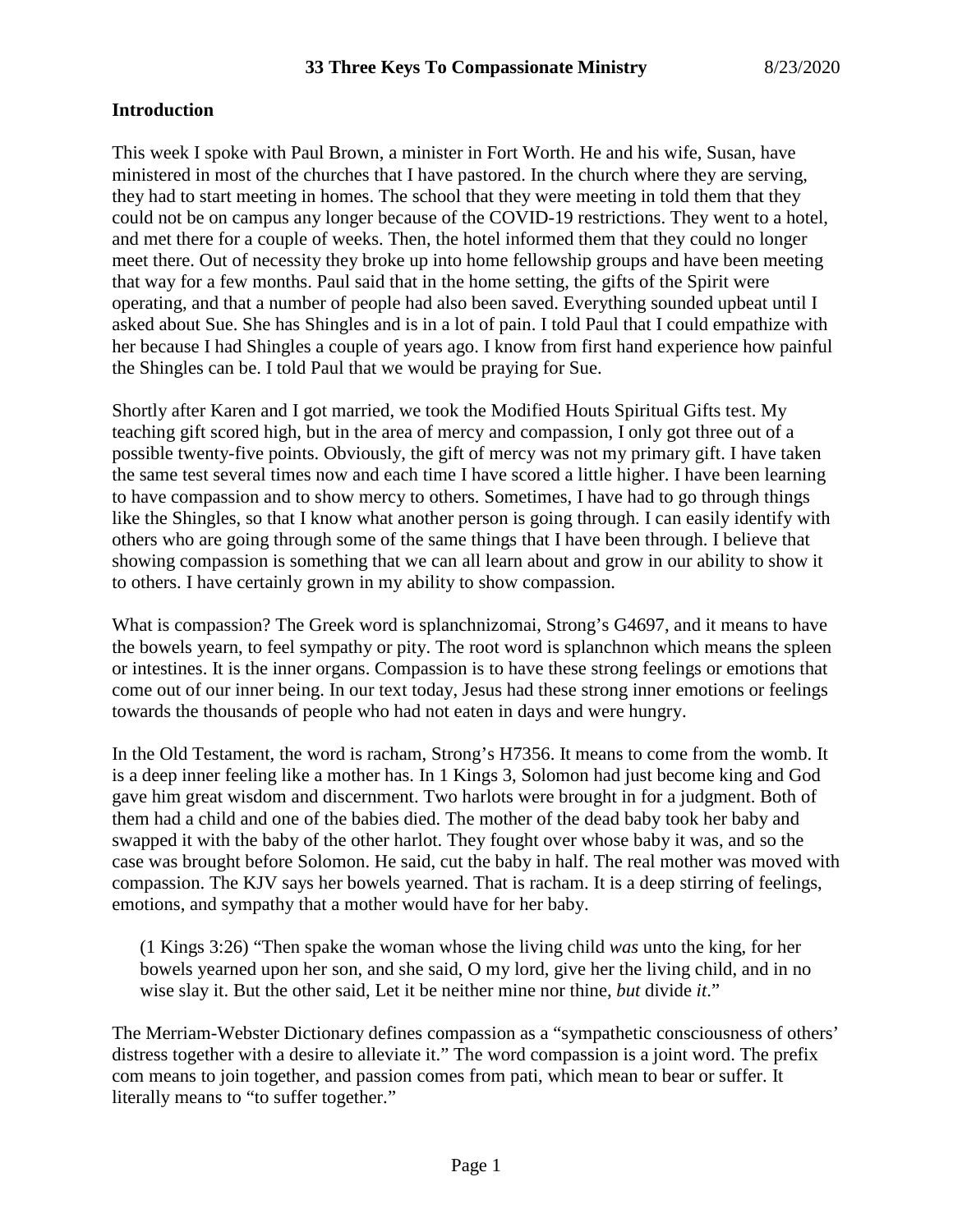There is a difference between having empathy and having compassion. Empathy refers more generally to our ability to take the perspective of and feel the emotions of another person. I could have empathy towards Sue Brown because I had Shingles and could identify with what she was going through. On the other hand, compassion is when those feelings and thoughts include the desire to help. My offer to pray for Sue Brown included the desire to help. I identified with her pain and I offered my help. In our text, Jesus identified that people were hungry. He was probably hungry Himself and was suffering hunger with them. But, He did not just suffer with them, He offered to feed the crowds. He did something to alleviate their hunger.

In our text today, Mark gives us three keys to having compassion. Jesus is in Decapolis, a Gentile region south of the Sea of Galilee, and east of the Jordan River. He has been teaching, and healing those who were sick. In Mark 7:31-37, Jesus had healed a man who was deaf and spoke with difficulty. He had actually healed the lame, crippled, blind, mute, and many others (Matt 15:30-31). At the end of three days, He said, "I feel compassion for the people because they have remained with Me now three days and have nothing to eat." Jesus identified the needs of the people. Not only was Jesus aware of these needs, He considered their needs. He gave careful thought to their situations. He thought about the long journey home that some had to make and how they might possibly faint if they did not get something to eat. Jesus was selfless. Third, Jesus acted. He took advantage of the opportunity and acted out of compassion. Compassion requires action.

#### **Three Keys To Compassionate Ministry**

- 1. Compassion Requires Awareness
- 2. Compassion Requires Unselfish Thoughtfulness
- 3. Compassion Requires Action

In Colossians 3:12, Paul told the church in Colosse to "put on a heart of compassion, kindness, humility, gentleness and patience." You and I have been chosen by God, and God wants you and I to put on a heart of compassion. It may not be your spiritual gift. It may not come natural. But, God wants us to put on a heart of compassion. How do we do this? I hope this morning gives us some insight about how to put on this heart of compassion. I have been learning how to be more compassionate. All of us can learn about compassion, and all of us can put on a heart of compassion. My prayer this morning is that you and I will become more compassionate.

(Col 3:12) "So, as those who have been chosen of God, holy and beloved, put on a heart of compassion, kindness, humility, gentleness and patience;"

Turn in your Bibles to Mark 8 and we will read the first ten verses.

(Mark 8:1-10) "In those days, when there was again a large crowd and they had nothing to eat, Jesus called His disciples and said to them, {2} "I feel compassion for the people because they have remained with Me now three days and have nothing to eat. {3} If I send them away hungry to their homes, they will faint on the way; and some of them have come from a great distance." {4} And His disciples answered Him, "Where will anyone be able *to find enough* bread here in *this* desolate place to satisfy these people?" {5} And He was asking them, "How many loaves do you have?" And they said, "Seven." {6} And He directed the people to sit down on the ground; and taking the seven loaves, He gave thanks and broke them, and started giving them to His disciples to serve to them, and they served them to the people. {7} They also had a few small fish; and after He had blessed them, He ordered these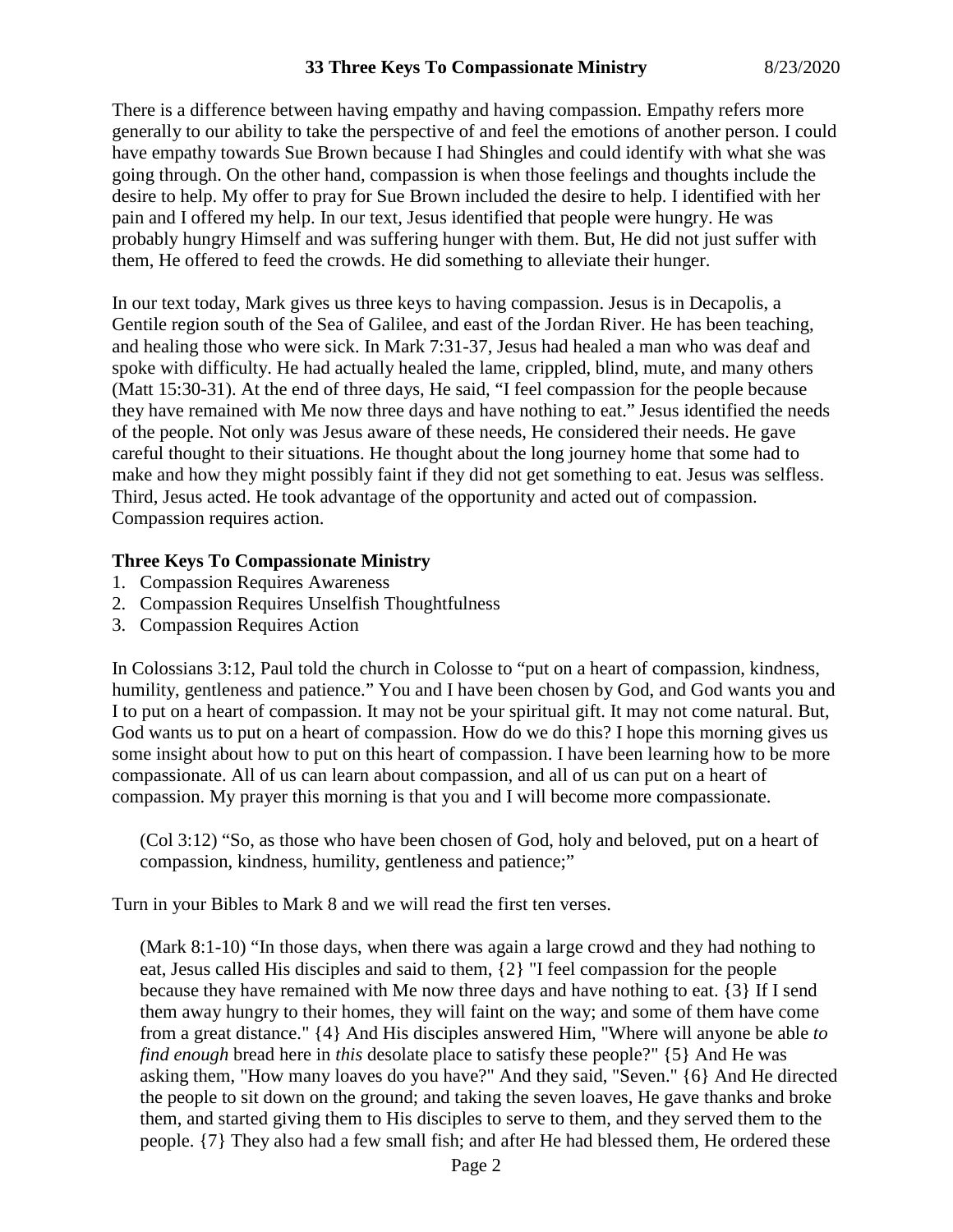to be served as well. {8} And they ate and were satisfied; and they picked up seven large baskets full of what was left over of the broken pieces. {9} About four thousand were *there;* and He sent them away. {10} And immediately He entered the boat with His disciples and came to the district of Dalmanutha."

# **1. Compassion Requires Awareness** (Mark 8:1-2)

Our text begins with Jesus identifying the need for the crowd to eat. Jesus was very aware that the crowd had nothing to eat. There were no Pizza Huts, Wendy's or Olive Gardens out there in the desert. There was no where for the crowd to get something to eat. Jesus knew that the crowd had stayed with Him these three days and had not gone anywhere to get something to eat. An observant person would be aware of these things and know that the people needed something to eat. There may have been some people come to Jesus asking for some food. Our text does not state that, but there may have been some that had heard that Jesus had fed 5,000 people a few months earlier, and they may have approached Jesus and/or His disciples about feeding them. A third way that Jesus may have become aware is that He may have been personally hungry. When He considered His own hunger, He may have thought about others being hungry. However, He had become aware, He was aware of the crowd's need for food.

(Mark 8:1) "In those days, when there was again a large crowd and they had nothing to eat, Jesus called His disciples and said to them."

There are people all around us with needs that we are not aware of. We cannot show compassion towards someone when we are not even aware that they have a need or are suffering. Compassion begins with an awareness of a problem. Sometimes people hold up signs that they are hungry, and they stand or sit at street corners. They are hoping that people will see their need and give them some money. I challenged on man about his pan-handling. He did it for a living. He called himself a professional fund-raiser. I told him that he needed to find a job and work for a living. He was perfectly capable of working, but he made a lot more money at the street corner than he would working an hourly job. He confided with me that veterans were the easiest to get money from. Since he had served in the navy, all he had to do was mention that he had served, and the vets would give money. There are many others that are out there on street corners and homeless shelters that really do need the money. You and I cannot show them compassion without being aware of their situation.

In the military and in law enforcement, they teach people situation awareness. Many of the officers that I have been with will not sit in certain seats in a restaurant. They have to be facing the doors and have clear visibility of the area around them. They also look very carefully at the surroundings and are trained to see possible security problems. To those of us who are not trained, we are not even remotely aware that there is a potential problem. In the context of compassion, there are lots of people all around us that have potential problems that we are not aware of. In becoming a people that shows compassion, we have to increase our situational awareness. We have to be able to identify people that have needs. Some people have needs that are quite apparent, while many other people are hurting and go unnoticed.

How can we become more alert and identify those in need of compassion? We can make a conscientious effort to be more alert. We can join up with groups that have already identified those in need of compassionate ministry. We can also pray and ask God to make us more aware of the needs around us. We need to identify the needs of others so we can show compassion.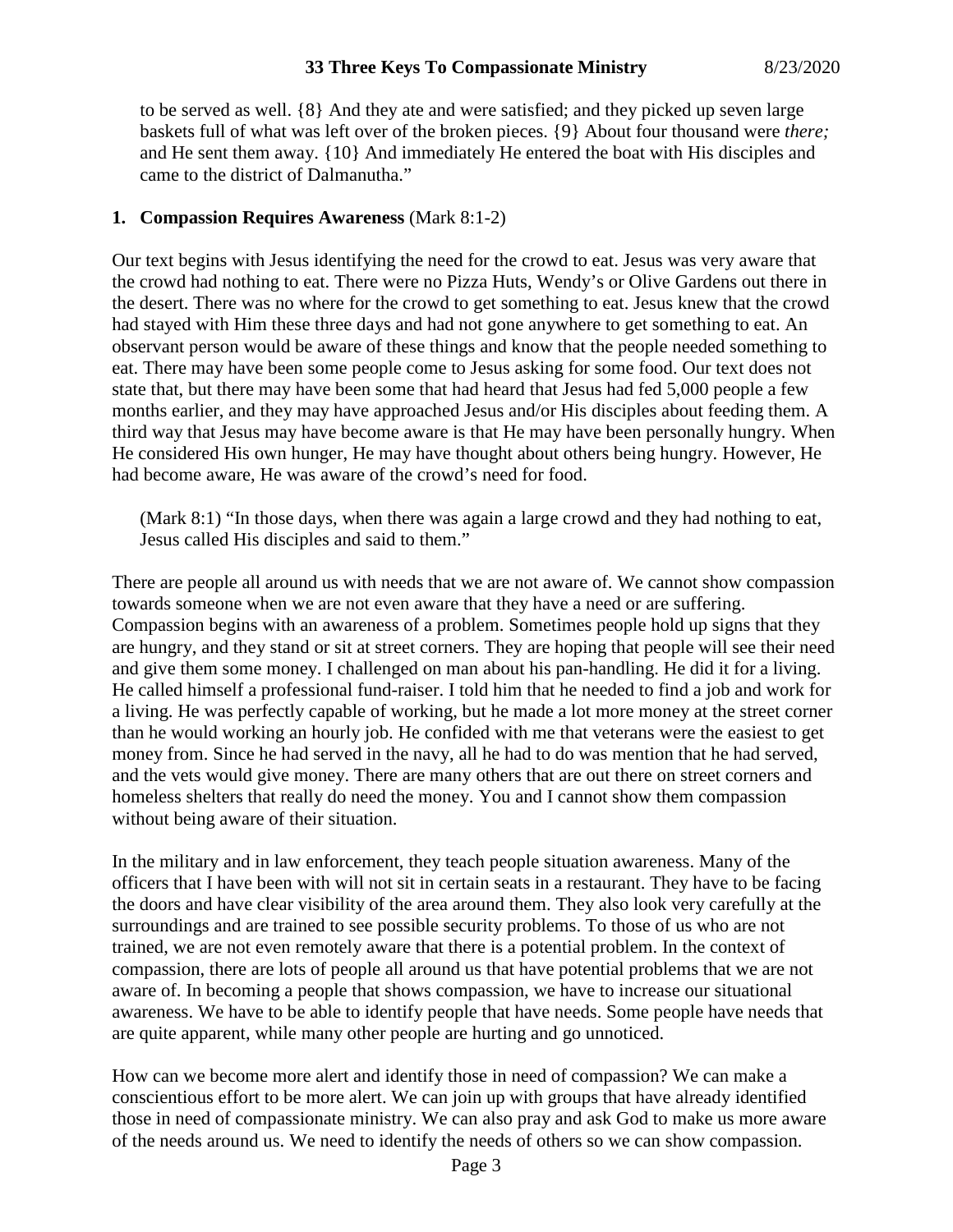# **2. Compassion Requires Unselfish Thoughtfulness** (Mark 8:1-5)

It is not enough to be aware and to identify those with a need; we must give some thought to the situation. Notice that Jesus said that the people had not eaten in three days. Notice what He said next, If I send them away hungry to their homes, they will faint on the way. Jesus gave some thought about how some of them had come from a great distance. Jesus had given some thought to their specific situations.

(Mark 8:2-3) "I feel compassion for the people because they have remained with Me now three days and have nothing to eat. {3} If I send them away hungry to their homes, they will faint on the way; and some of them have come from a great distance."

A few weeks ago, when we were looking at how Jesus fed the five thousand, He saw the large crowd and He felt compassion for them because they were like sheep without a shepherd. Jesus saw a crowd of people that were tired of the corrupt rule that they were under. They wanted to force Jesus to be their king. They were tired of living under fear, and of being taken advantage of by the government authorities. They were tired of the hypocrisy and corruption in the religious leaders. Jesus thought about their situation and what they were going through. He saw that they needed a shepherd to care for their souls. He saw that they needed a shepherd to guide them and feed them. Jesus thought about them and felt compassion for them. He did not leave it there; He also began to teach them. Eventually, He fed the five thousand. Jesus acted upon His feelings of compassion. We will talk more about that later.

(Mark 6:34) "When Jesus went ashore, He saw a large crowd, and He felt compassion for them because they were like sheep without a shepherd; and He began to teach them many things."

The apostle Paul wrote the Philippians and told them to have the same attitude that Christ had, which was an attitude of compassion. He said, "if there is any encouragement in Christ, if there is any consolation of love, if there is any fellowship of the Spirit, if any affection and compassion, make my joy complete by being of the same mind, maintaining the same love, united in spirit, intent on one purpose." Then, Paul gave some instructions about how to do that. He said you have to think about others and their situations. Notice verses three and four. "Do nothing from selfishness or empty conceit, but with humility of mind regard one another as more important than yourselves; do not merely look out for your own personal interests, but also for the interests of others." That is what Jesus did. He may have been hungry. He was getting ready to cross over the Sea of Galilee and go to Dalmanutha. He had a journey to make. But, He was not just looking out for His own interests; He was looking out for the interests of others. He was considering their interests.

(Phil 2:1-5) "Therefore if there is any encouragement in Christ, if there is any consolation of love, if there is any fellowship of the Spirit, if any affection and compassion, {2} make my joy complete by being of the same mind, maintaining the same love, united in spirit, intent on one purpose. {3} Do nothing from selfishness or empty conceit, but with humility of mind regard one another as more important than yourselves; {4} do not *merely* look out for your own personal interests, but also for the interests of others. {5} Have this attitude in yourselves which was also in Christ Jesus,"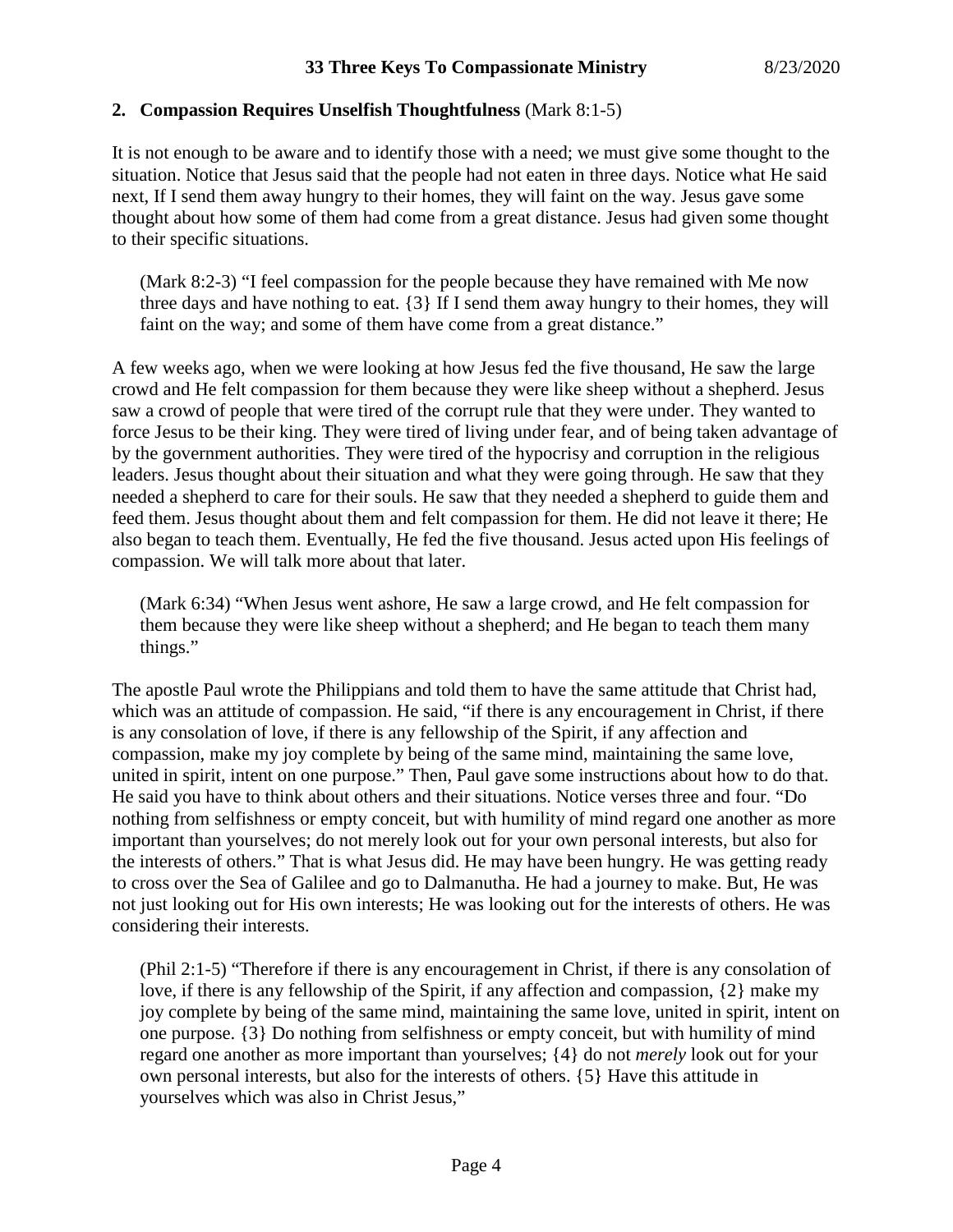It is not just thoughtfulness; it is thoughtfulness about others. We have to think about the interests of others in order to show compassion to people. There is no room for selfishness. Showing compassionate care to others requires us to do nothing from selfishness, and to look out for the interests of others.

Notice that Jesus and His disciples were not selfish. When Jesus told the disciples that the people had not eaten in three days and if they sent them away hungry, some may faint, the disciples answered, "Where will anyone be able to find enough bread here in this desolate place?" And Jesus responded, "How many loaves to you have?" Compassionate ministry means that you are unselfish and you look to see what you have to give. They only had seven loaves, but they gave Jesus what they had. Jesus took it and blessed it and it fed twenty to twenty-five thousand people. The key was that they used what they had to show compassionate care to others. They were unselfish. Compassionate care is focused on others, not ourselves.

(Mark 8:4-5) "And His disciples answered Him, "Where will anyone be able *to find enough* bread here in *this* desolate place to satisfy these people?" {5} And He was asking them, "How many loaves do you have?" And they said, "Seven."

## **3. Compassion Requires Action** (Mark 8:4-10)

We must be alert to the opportunities around us if we are going to show compassion to people. We have to think about their situations, and not merely look at our own lives. Third, compassionate care requires action. Jesus did not just feel compassion; He did something about it. He asked the disciples how much bread they had. Next, He directed the people to sit on the ground. After giving thanks, He broke it and began giving to the disciples to feed the people. Jesus fed the crowd. He acted on these deep feelings of compassion that He had.

(Mark 8:4-8) "And His disciples answered Him, "Where will anyone be able *to find enough* bread here in *this* desolate place to satisfy these people?" {5} And He was asking them, "How many loaves do you have?" And they said, "Seven." {6} And He directed the people to sit down on the ground; and taking the seven loaves, He gave thanks and broke them, and started giving them to His disciples to serve to them, and they served them to the people. {7} They also had a few small fish; and after He had blessed them, He ordered these to be served as well. {8} And they ate and were satisfied; and they picked up seven large baskets full of what was left over of the broken pieces."

I want to take a few minutes to look at some other examples of how Jesus acted upon these feelings of compassion. In Matthew 14, there was a large crowd of people and many of them were sick. What did He do? He healed their sick.

(Matt 14:14) "When He went ashore, He saw a large crowd, and felt compassion for them and healed their sick."

In Matthew 20:29-34, two blind men were sitting on the road by Jericho and they called out to Jesus to have mercy on them. Jesus stopped and called them. He asked them what they wanted Him to do, and they asked Him to open their eyes. It says that Jesus was moved with compassion, and touched their eyes, and they immediately regained their sight. He became aware of their situation, and then acted upon it. We cannot just be aware of situations, we must act. If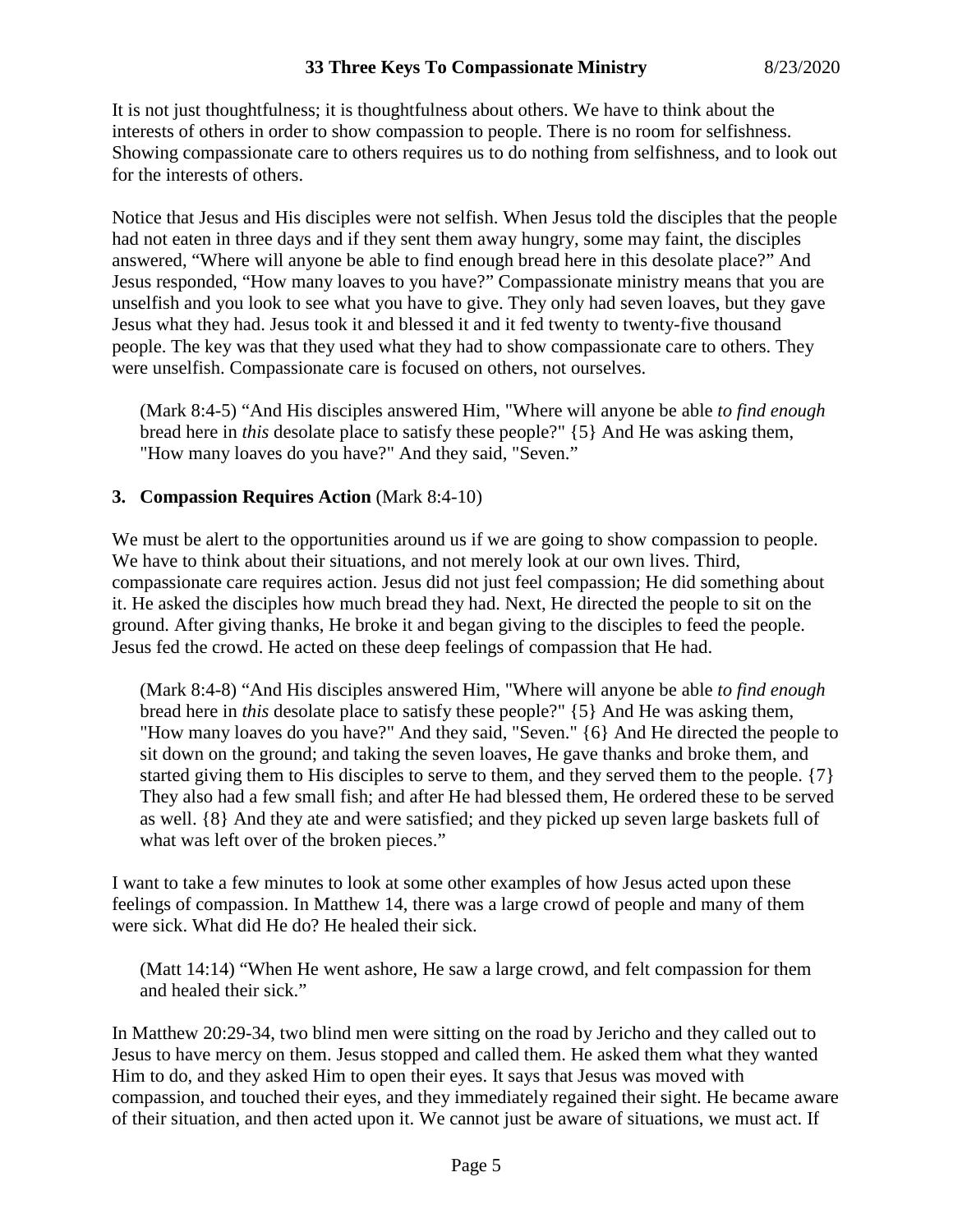# **33 Three Keys To Compassionate Ministry** 8/23/2020

we disregard and sweep aside the feelings of compassion for others, our hearts can become callous. We must act when we are moved with compassion.

(Matt 20:34) "Moved with compassion, Jesus touched their eyes; and immediately they regained their sight and followed Him."

In Mark 1, Jesus was approached by a leper. The man fell on his knees and said, "If you are willing, You can make me clean." Jesus was once again moved with compassion. He stretched out His hand and touched the leper, and healed him. Jesus acted upon those deep innermost feelings of compassionate.

(Mark 1:41) "Moved with compassion, Jesus stretched out His hand and touched him, and said to him, "I am willing; be cleansed."

In Luke 7:11-17, Jesus was in a city called Nain. As He approached the gate of the city, He saw a dead man being carried out. It says that he was the only son of his mother, and that she was a widow. I believe that Jesus must have inquired about the situation. He was thinking about it. When you think about something, you start asking questions. Then, you find out more of the details. He found out that this was a widow's only son. As He heard this, Jesus felt compassion for her. It was not enough to feel compassion, He acted upon it. He said to the widow, "Do not weep." Then, He touched the coffin and said, "Young man, I say to you arise!" The dead man sat up and began to speak, and Jesus gave him back to his mother. Jesus acted upon these feelings of compassion.

(Luke 7:13-16) "When the Lord saw her, He felt compassion for her, and said to her, "Do not weep." {14} And He came up and touched the coffin; and the bearers came to a halt. And He said, "Young man, I say to you, arise!" {15} The dead man sat up and began to speak. And *Jesus* gave him back to his mother. {16} Fear gripped them all, and they *began* glorifying God, saying, "A great prophet has arisen among us!" and, "God has visited His people!"

After Jesus fed the crowd He sent them away. Mark records that there were four thousand there. In Matthew's account we see that there were actually four thousand men, besides women and children. So, there were probably between twenty and twenty-five thousand Gentiles that were fed there in Decapolis. A lot of people were fed by this compassionate action of Jesus.

(Mark 8:9-10) "About four thousand were *there;* and He sent them away. {10} And immediately He entered the boat with His disciples and came to the district of Dalmanutha."

(Matt 15:38-39) "And those who ate were four thousand men, besides women and children. {39} And sending away the crowds, Jesus got into the boat and came to the region of Magadan.

#### **Conclusion and Applications**

Our text ends by saying that Jesus immediately entered the boat with His disciples and came to the district of Dalmanutha. Matthew wrote that they went to the region of Magadan. This is not a contradiction. Dalmanutha has a number of different names. Migdal, Dalmanutha, Magadan, Al-Majdal, and Tarichaea are all thought to be one and the same. It is on the western shore of the Sea of Galilee. Magadan means tower. What do we know about Dalmanutha or Magadan.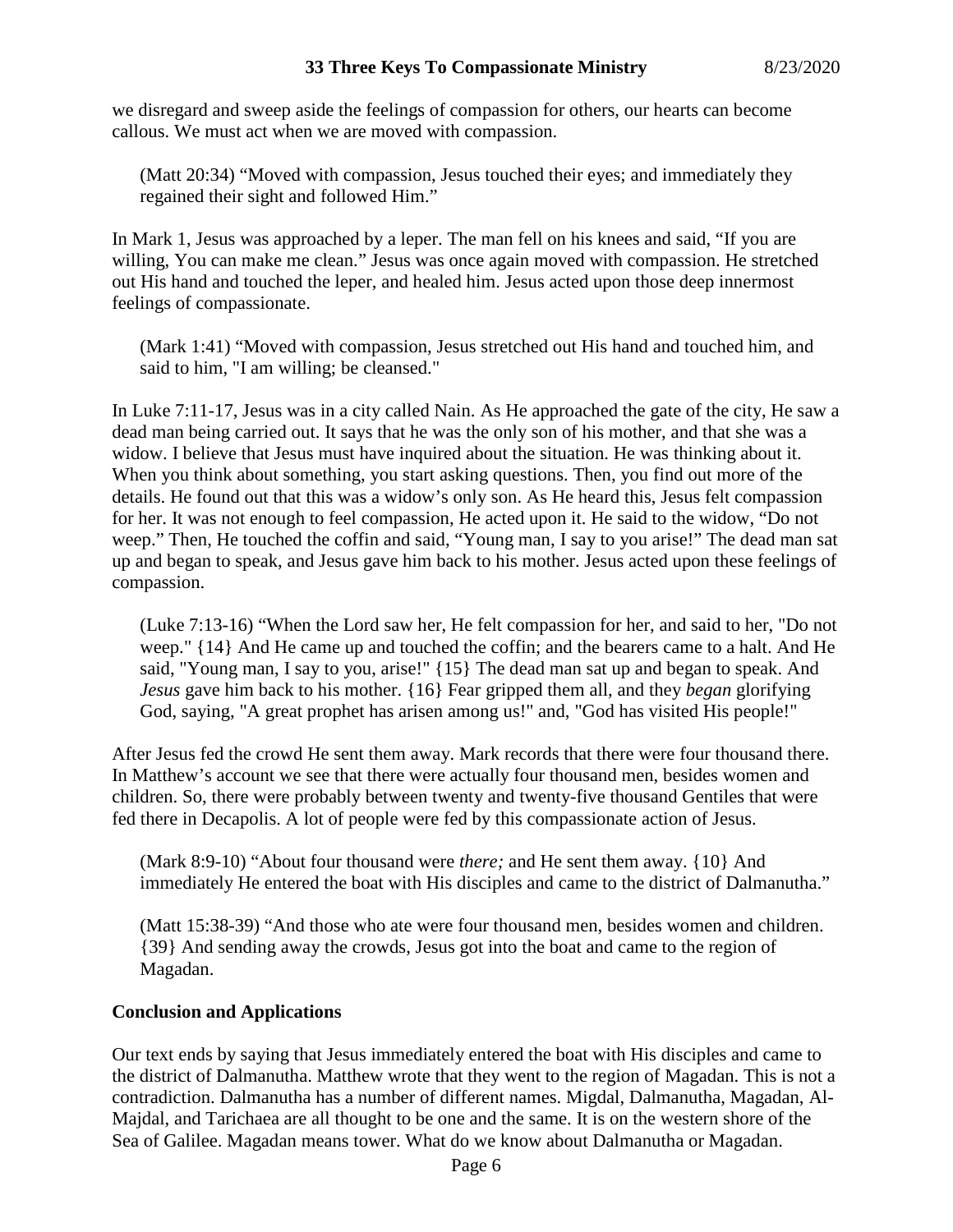Dalmanutha means a bucket or branch. Magadan means a tower. In the Babylonian Talmud this town is referred to as Magdala Nunayya, which means "tower of the fishes." It was also known as Tarichaea, which means a place of processing fish. Dalmanutha or Magadan was a fishing town where they processed fish.

We don't know exactly why Jesus and His disciples went to Magadan. We do know that Mary Magdalene and a number of other women traveled with Jesus and the disciples. (See Luke 8:1- 3.) Jesus had cast out seven demons from her. (See Mark 16:9-10.) Mary Magdalene was from Magadan. It could be that they visited her home town. That is just one possible reason.

One scholar said that Jesus always ended His periods of ministry with a feeding. He ended His ministry to the Jews in Galilee by feeding the five thousand. He ended His ministry to the Gentiles by feeding the four thousand. Having finished the ministry to the Gentiles, Jesus headed back to Galilee, with His first stop at Dalmanutha. In Mark 8:19, He went to Bethsaida, where some of His disciples were from. In Mark 9:32, Jesus went home to Capernaum. This was His final days before heading down to Judea, where He would be crucified. Jesus finished His ministry to His disciples with another feeding, one that we refer to as the Lord's Supper. At this final supper, it was not five loaves or seven loaves that would be broken to feed the multitudes; it was His body, the Bread of Life, that would be broken for all of us.

I want to finish this morning with a parable out of Luke 10:30-37. It is the parable of the good Samaritan. A man was going from Jerusalem to Jericho and fell among robbers. They stripped him and beat him ad left him half dead. A priest went down the road, and when he saw the man, he passed on the other side of the road. He became aware of the situation, but he was moved with compassion, and he went to the other side of the road. A Levite happened to pass that way and he did the same thing. He became aware of the situation, but his heart was not stirred. He went on the other side of the road. In verse thirty-three, a Samaritan came upon him, and he felt compassion. The Samaritan went to the man, bandaged his wounds, poured his precious oil and wine on him, put him on his own beast and brought him to an inn and took care of him. He was unselfish and used his own oil and wine. It was not five fish, but it was what he had. He took his own money and gave some to the innkeeper to take care of him.

(Luke 10:30-37) "Jesus replied and said, "A man was going down from Jerusalem to Jericho, and fell among robbers, and they stripped him and beat him, and went away leaving him half dead. {31} And by chance a priest was going down on that road, and when he saw him, he passed by on the other side. {32} Likewise a Levite also, when he came to the place and saw him, passed by on the other side. {33} But a Samaritan, who was on a journey, came upon him; and when he saw him, he felt compassion,  $\{34\}$  and came to him and bandaged up his wounds, pouring oil and wine on *them;* and he put him on his own beast, and brought him to an inn and took care of him. {35} On the next day he took out two denarii and gave them to the innkeeper and said, 'Take care of him; and whatever more you spend, when I return I will repay you.' {36} "Which of these three do you think proved to be a neighbor to the man who fell into the robbers' *hands?*" {37} And he said, "The one who showed mercy toward him." Then Jesus said to him, "Go and do the same."

Jesus ended the parable by asking, "Which of these three do you think proved to be a neighbor to the man who fell into the robbers' hands? Obviously, it was the Samaritan. "Then Jesus said to him, 'Go and do the same.'" I believe that is what the Lord is saying to us. He wants the Connection Church of Albuquerque to be a church that is full of compassion. He wants us to go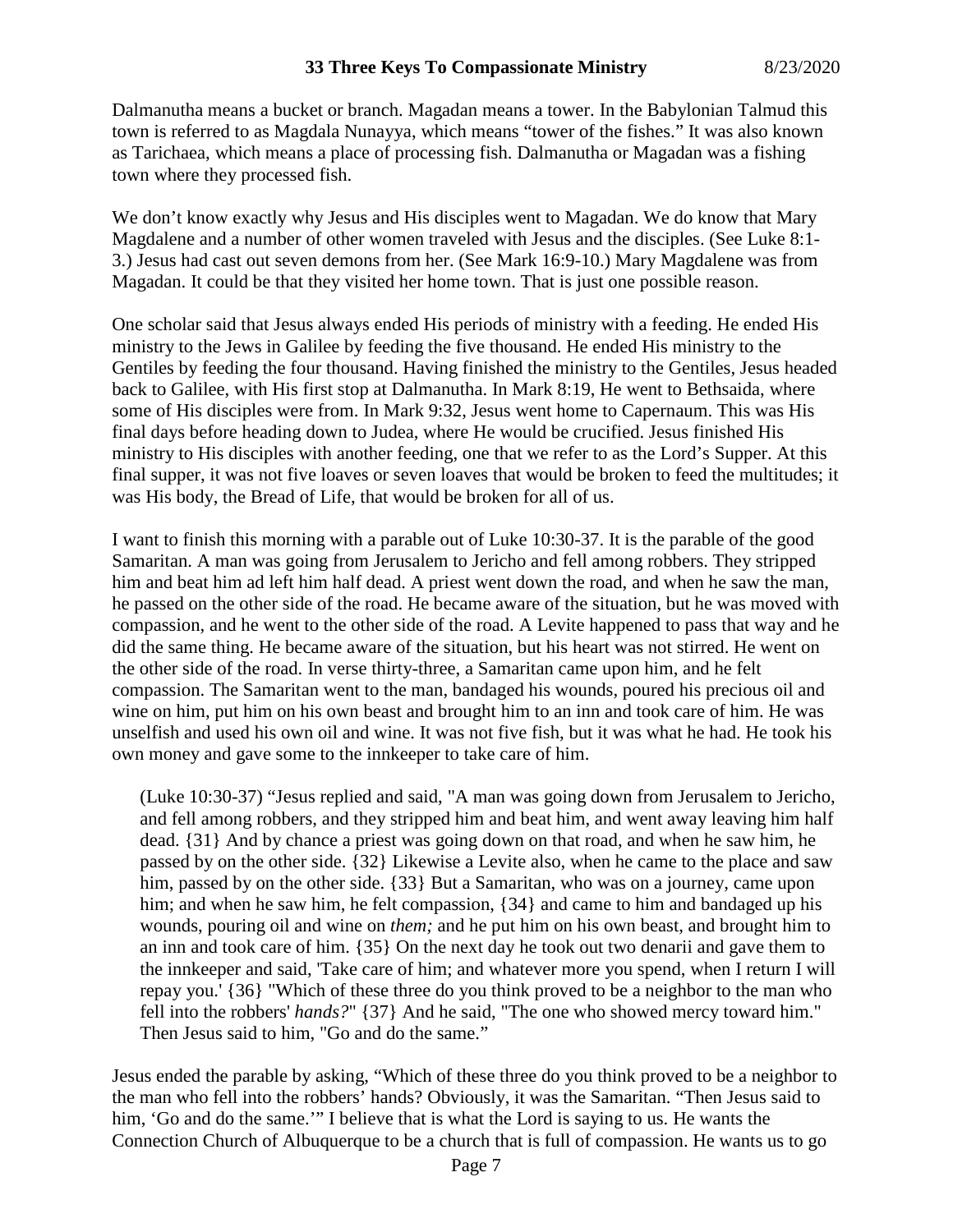minister to those who have been hurt and are lying half dead. He wants us to put on a heart of compassion. Pray and ask God to fill you with His love, mercy, and compassion. He wants us to show mercy and compassion to people. He wants us to feed the hungry, clothe the naked, and heal the sick. What will it take? It will take us being alert and identifying situations. It will take some unselfish thoughts and considering their interests, not merely our own interests. It will take soft hearts that feel compassion and are moved with compassion. It will take an unselfish approach that is willing to give time, money, and care to those who are in need. God wants us to go and do the same.

Some of you here this morning may feel like you need some mercy and compassion. In Nehemiah 9, we find mentioned several times that God is a God of great compassion. (See Nehemiah 9:27, 28, 31.) In Lamentations 3:22, we find that His compassions are new every morning. We used to sing a song of that verse.

"The steadfast love of the Lord never ceases, His mercies (racham, compassion) never come to an end. They are new every morning, new every morning, great is Thy faithfulness, Oh Lord, great is Thy faithfulness."

(Lam 3:22-23 ESV) "The steadfast love of the LORD never ceases; his mercies never come to an end; {23} they are new every morning; great is your faithfulness."

God is full of compassion. He has mercy and compassion for you this morning. He is a God of great mercies and compassion. In Psalm 51:1-2, a penitent David came before the Lord and pleaded for His mercy and forgiveness. He said, "According to the greatness of Your compassion (racham) blot out my transgressions." If you are here this morning and need God's forgiveness, He is a God of great compassion and He will forgive you. If you have never received Christ, He is ready to forgive all of your sins and to welcome you into His kingdom. Simply pray something like this, "Father God, thank You for being a loving and compassionate God. Thank You for sending Jesus to die for my sins and to pay the penalty for my sins. I ask You to forgive my sins. Jesus, I believe that You are the Son of God and that You were raised from the dead. I ask You to come into my life and to be my Lord. Amen."

(Ps 51:1-2) "Be gracious to me, O God, according to Your lovingkindness; According to the greatness of Your compassion blot out my transgressions. {2} Wash me thoroughly from my iniquity And cleanse me from my sin."